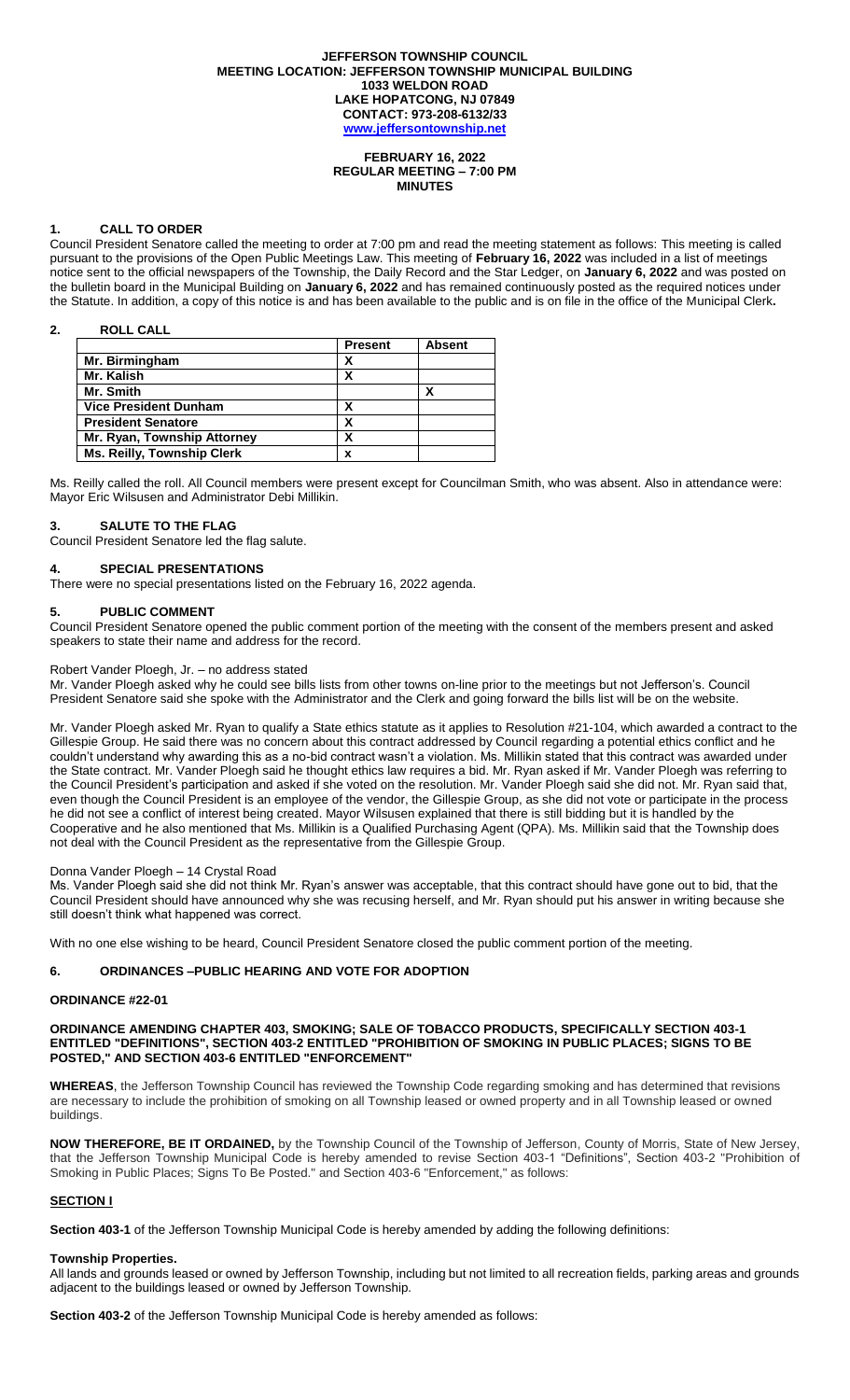- A. Smoking in Public Buildings, on Township properties, on recreation properties and on Board of Education properties as herein defined within the Township of Jefferson is prohibited.
- B. "No Smoking" signs or the international no smoking symbol (consisting of a pictorial representation of a burning cigarette enclosed in a red circle with a diagonal red line through its cross-section) shall be posted at each public building entrance and within said building, as well as at conspicuous locations on Township properties, on recreation properties and Board of Education properties, in a number and in a manner determined by the administrator in charge of each such building or on such Township property, Board of Education property or recreation property to be sufficient to inform the public that there is no smoking allowed within the public buildings or on any such Township, Board of Education or recreation properties. The signs may contain a warning that smoking within the building or on any such property is subject to a fine. The failure to post any such sign shall not be a defense to a violation of this chapter.
- C. This prohibition does not apply to persons on Township roads.

**Section 403-6** of the Jefferson Township Municipal Code is hereby amended as follows:

The enforcement authorities of this chapter shall be the police officers of the Township of Jefferson, the Health Officer of the Township of Jefferson, and the Township Code Enforcement Officer, and their respective designees.

# **SECTION II**

All ordinances or parts of ordinances inconsistent with this Ordinance are hereby repealed to the extent of such inconsistencies.

#### **SECTION III**

If any article, chapter, subchapter, paragraphs, phrase or sentence is, for any reason, held to be unconstitutional or invalid, said article, chapter, subchapter, paragraph, phrase or sentence shall be deemed severable.

#### **SECTION IV**

This Ordinance shall take effect immediately upon final publication as provided by law.

If adopted this Ordinance shall take effect after publication and passage as provided by law. **PUBLIC HEARING**

**Please state and spell your name and address for the record.** Each speaker is limited to one (1) comment of no more than five (5) minutes and no yielding of time to another person.

Council President Senatore opened the public comment hearing with the consent of the members present and asked speakers to state their name and address for the record.

#### Robert Vander Ploegh, Jr. – 14 Crystal Road

Mr. Vander Ploegh said he appreciated that the Council included language stating that this does not apply to Township roads. He said he believes the only item this Ordinance changes is to include town grounds. He said he didn't understand why any employee who unfortunately has a smoking habit was being squashed.

With no one else wishing to be heard, Council President Senatore closed the public hearing.

| <b>INTRODUCED:</b><br>February 2, 2022 | <b>ADOPTED:</b> | <b>February 16, 2022</b> |
|----------------------------------------|-----------------|--------------------------|
|----------------------------------------|-----------------|--------------------------|

| <b>Council Member</b>        | <b>By</b> | 2 <sub>nd</sub> | Yes    | <b>No</b> | <b>Abstain</b> | <b>Absent</b> | $\parallel$ By | 2nd | Yes               | <b>No</b> | <b>Abstain</b> | <b>Absent</b> |
|------------------------------|-----------|-----------------|--------|-----------|----------------|---------------|----------------|-----|-------------------|-----------|----------------|---------------|
| Mr. Birmingham               |           |                 | v<br>⋏ |           |                |               |                |     |                   |           |                |               |
| Mr. Kalish                   |           |                 | v<br>ᄉ |           |                |               |                |     | $\checkmark$<br>∧ |           |                |               |
| Mr. Smith                    | ⋏         |                 | Х      |           |                |               |                |     |                   |           |                |               |
| <b>Vice President Dunham</b> |           |                 | X      |           |                |               |                |     | ∨<br>∧            |           |                |               |
| <b>President Senatore</b>    |           | Χ               | X      |           |                |               |                |     | Χ                 |           |                |               |

## **7. COUNCIL AND MAYOR DISCUSSION**

#### **March 2, 2022 Change of Meeting Time**

Council consensus was to change the start time of the March 2, 2022 meeting to 6 pm. Ms. Millikin said the Township should have its financial statement at that time. Council Vice President Dunham confirmed that the intent was to start at 6 and go through the regular Council business and then have a budget discussion at the end of the meeting.

#### **8. ADMINISTRATIVE REPORTS OF MAYOR AND ADMINISTRATOR**

Mayor Wilsusen reported that Councilman Smith came out of surgery and was doing well. He offered condolences to Township Engineer Jim Lutz on the loss of his mother. He reported a meeting with the Jefferson Township Education Foundation regarding the June 11<sup>th</sup> fireworks, carnival and food truck event.

Mayor Wilsusen stated that he, Ms. Millikin, and Mr. Ryan will be meeting with residents from Timberwood Drive on February 23<sup>rd</sup> regarding the private road issue. Mayor Wilsusen invited two (2) Council members to attend. Council President Senatore said she owned fifty (50) feet of the road and asked Mr. Ryan to clarify whether she would be considered a private resident or Council person if she attended the meeting. Mr. Ryan said she would be considered a Council member.

Mayor Wilsusen said the Economic Development Committee (EDC) held a successful roundtable event last week. He said the EDC and Trails Committees will have a joint meeting on February 22<sup>nd</sup> and Greener by Design will speak about marketing.

Mayor Wilsusen reported that he and Mr. Millikin met with one of the Vice Presidents of Kean Skylands and they will be hosting an open house for the community on April 23<sup>rd</sup> from 10 am  $-$  1 pm.

Mayor Wilsusen gave a Weldon Road Bridge update. He said he was part of a preconstruction meeting last week where the DOT announced that safety work will begin on March 1<sup>st</sup>, weather permitting, and that he is waiting on a press release to be able to issue out to the community. He said the bridge is expected to be completed by June of 2024, and that the DOT expects to be able to keep one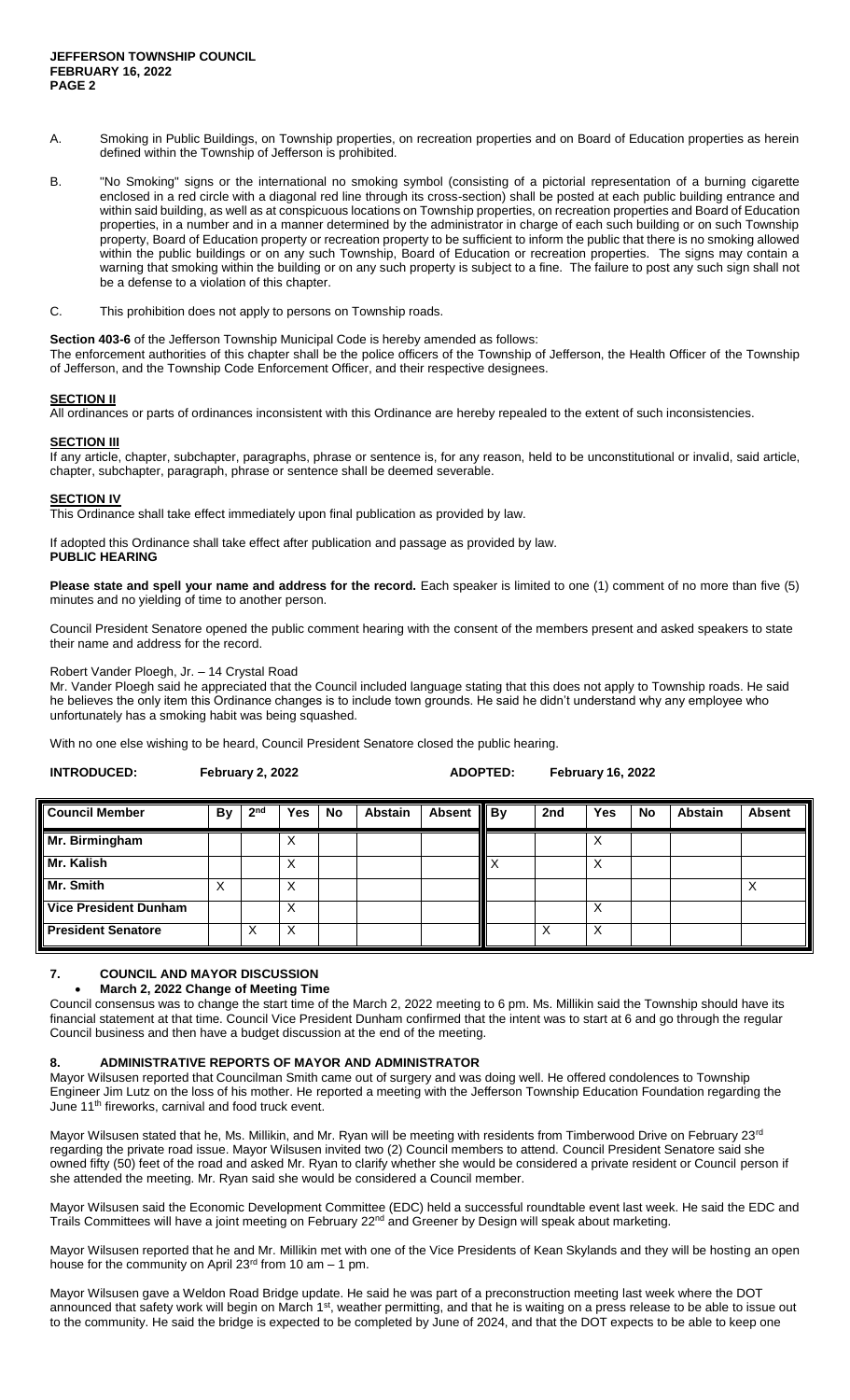lane open in each direction for the vast majority of the two-year project. Ms. Millikin mentioned that the DOT expects to close Route 15 for about fifteen minutes when they are installing new steel beams.

Mayor Wilsusen reported a successful Coffee with a Cop event at the Wawa. He announced a ribbon cutting for Route 15 Realty Executives on February 22, 2022 at 4:30 pm. He said he, Ms. Millikin, and Council President Senatore attended and judged the Girl Scout Pinewood Derby event last Saturday. He mentioned that the Chamber of Commerce is holding a network lunch event on February 24<sup>th</sup> and the Local Emergency Planning Committee (LEPC) will also meet on the 24<sup>th</sup>.

Ms. Millikin said the police addition is just about complete and the Department of Corrections inspection is scheduled for February 24<sup>th</sup>. She reported that the new security system has been installed in the municipal building and employees have received key fobs.

Ms. Millikin said that Township Engineer Jim Lutz is working with the Lake Hopatcong Commission and Princeton Hydro regarding the 319 grant program. She said the Lake Hopatcong Commission is recommending a rain garden down by Lakeside Field and feels this would be an added bonus from a storm water standpoint. She said they are asking for a letter of support from the Township for the grant proposal which will be handled by the Mayor. Ms. Millikin said the only cost to the Township is Mr. Lutz's time.

Ms. Millikin stated that Animal Control Officer Kim Smith gave her a tour of the pound. She said pound fees haven't been reviewed in a while and she was surprised to learn that Jefferson had no adoption fees. She said there are costs to the town to care for the animals until they are adopted and adoption fees would help offset some of the costs. Ms. Millikin said she will present Council with fee suggestions.

Ms. Millikin asked Council to approve a payment that did not appear on the bills list. She explained that the payment was to North Creek, the contractor handling the police addition, in the amount of \$37,912.38. She said the purchase order had been approved by her, the architect and the Police Chief but had not gotten to the Finance Department in time to make the bills list and she didn't want to hold up the contractor. Council Vice President Dunham asked if the money is encumbered and Ms. Millikin said yes. Council consensus was to approve the payment to North Creek.

Ms. Millikin mentioned that Resolution #22-69 for the Clerk's Office is a new addition to the agenda that she wasn't aware of and therefore the money is not currently budgeted. Council President Senatore said that Council had discussed this issue last year and thought it had been put into effect. She said the Council is responsible for the Clerk and Deputy and what was allocated matches salaries given to the rest of the municipal employees, and that Mr. Ryan had made sure the procedure was done properly.

Councilman Birmingham asked if adding this resolution to the agenda was an emergency matter and quoted section 7-91 from the Township Code regarding additions to the agenda. Council President Senatore said the Administration needs the numbers to update the budget book. She explained that the agenda sent on Friday is a draft agenda. Councilman Birmingham said he will never vote in favor of a last minute addition to the agenda unless there is an emergency or there is a pressing issue.

#### **9. COUNCIL REPORTS – Presiding Officer**

Councilman Kalish wished Councilman Smith a healthy recovery. He said he would like to attend the Timberwood Road meeting on the 23<sup>rd</sup> since he had been in contact with some of the residents.

Councilman Birmingham re-stated that the reason he was going to abstain on what was added to the agenda is because of section 7- 91 in the Township code.

Councilman Birmingham reported attending the Library Board meeting and that they are analyzing their budget. He said they have expressed concerns that if they don't spend the money in their budget, the wording that established the municipal library is that they will have to give the money back to the town to be used for a tax abatement. He mentioned that because the library cannot borrow or bond money so they have discussed putting monies aside to use for future pay as you go projects.

Councilman Birmingham said he would like a legal clarification from Mr. Ryan regarding the contract issue discussed earlier. He stated that he is being told this was a competitively bid contract but he wants an explanation as to how this cooperative is competitively bid. Ms. Millikin said the Township followed the purchasing law and Councilman Birmingham disagreed. Ms. Millikin said she will work with the Township Attorney and provide a letter to Council.

Council Vice President Dunham asked Ms. Millikin to forward the current pound fees to the Clerk for distribution to the Council. He thanked the Administration for bringing the Kean College open house to Council and the public's attention. He asked how the Township could help spread the word. Mayor Wilsusen said he hopes to put the information in his spring newsletter and said he volunteered the Township's social media and also that Kean College will be advertising the event themselves.

Council Vice President Dunham asked what would be discussed at the Timberwood Road meeting. Ms. Millikin said they intended to review the three points outlined in the Mayor's letter: the residents can take over the road themselves, they can improve the road and then the Township can accept the road once it has met certain standards, or they can ask the Township to make the improvements and accept an assessment. She said Mr. Ryan will review the reasons why the Township cannot maintain a private road but will not be offering legal advice and Mr. Ryan concurred. Council Vice President Dunham said he would consider attending the meeting. Ms. Millikin said she expected about ten (10) residents to attend.

Council Vice President Dunham said he also attended the Library Board meeting. He said the Library is trying to do the best they can with financial challenges and they are having difficulty hiring people. Mayor Wilsusen said the Township tries to be as helpful as possible but can only go so far in offering services as the Library has its own budget.

Council Vice President Dunham asked if the Township had heard any more about the improvements scheduled for the Berkshire Valley Road and Route 15 intersection. Mayor Wilsusen said he would reach out to Mr. Sytko, the DOT representative, for an update.

Council Vice President Dunham said he does not like additions to the set agenda after Friday but the Council and the Clerk have been good about trying to control it. He recommended that Council decide what constitutes an emergency or emergent situation. He apologized to Ms. Millikin that she was not informed of some of the numbers that were put in place.

Council President Senatore had no report.

#### **10. ORDINANCES – FIRST READING**

There were no Ordinances for introduction/first reading on the February 16, 2022 agenda.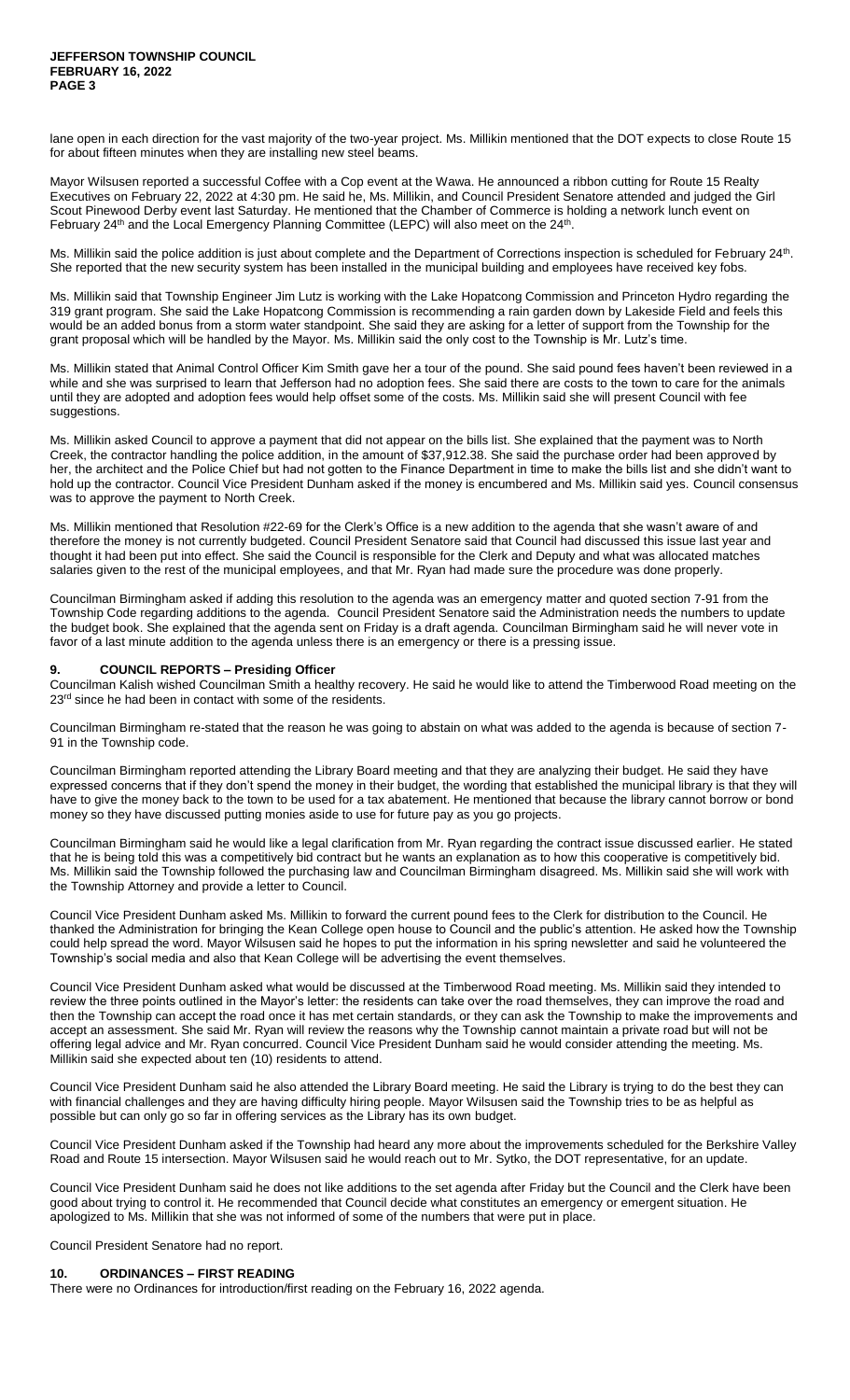## **11. NEW BUSINESS**

## **RESOLUTION #22-69 -RESOLUTION SETTING 2021 AND 2022 SALARIES FOR THE TOWNSHIP CLERK AND DEPUTY CLERK WITHIN THE RANGE AS ESTABLISHED BY THE TOWNSHIP'S SALARY ORDINANCE**

**WHEREAS**, N.J.S.A. 40A:9-165 permits the governing body of a municipality, by Ordinance, unless otherwise provided by law, to fix and determine the salaries, wages or compensation to be paid to the officers and employees of the municipality, including the members of the governing body; and

**WHEREAS**, the Township Council previously adopted a **Salary Ordinance (#21-25)** which provides for the range within which the salaries, wages or compensation of the Township Clerk and Deputy Township Clerk may be provided for.

**NOW, THEREFORE, BE IT RESOLVED** by the Township Council of the Township of Jefferson, in the County of Morris, State of New Jersey, that the Township Council hereby sets the salary for the Township Clerk, said salary being within the parameters set by the Salary Ordinance previously adopted by the Council, at \$96,030 effective January 1, 2021 and \$99,909 effective January 1, 2022.

**NOW, THEREFORE, BE IT RESOLVED** by the Township Council of the Township of Jefferson, in the County of Morris, State of New Jersey, that the Township Council hereby sets the salary for the Deputy Township Clerk, said salary being within the parameters set by the Salary Ordinance previously adopted by the Council, **at \$57,630 effective January 1, 2021 and \$59,958 effective January 1, 2022.**

Councilman Birmingham announced he is abstaining from the vote based on the Township code, section 7-91 and his previous comments that he would only be adding for emergency reasons or for reasons that would adversely affect the taxpayers by not expeditiously acting. Councilman Kalish said he didn't realize there hadn't been a public vote on this issue. Mr. Ryan confirmed that the discussion about employee salaries can be held in Executive Session and Council can reach a consensus but it is important that Council take formal action in the public session. Councilman Kalish said he will be voting to move forward. Council Vice President Dunham said seeking a legal opinion is what led to the delay in dealing with this issue. Council President Senatore stated that, going forward, the salaries would be voted on at the Reorganization meeting and therefore handled in a timely manner.

| <b>Council Member</b>        | B٧ | 2 <sub>nd</sub> | Yes | No | Abstain | <b>Absent</b> |
|------------------------------|----|-----------------|-----|----|---------|---------------|
| Mr. Birmingham               |    |                 |     |    |         |               |
| Mr. Kalish                   |    |                 |     |    |         |               |
| Mr. Smith                    |    |                 |     |    |         |               |
| <b>Vice President Dunham</b> |    |                 |     |    |         |               |
| <b>President Senatore</b>    |    |                 |     |    |         |               |

## **12. MINUTES**

#### **February 2, 2022 - Regular**

| <b>Council Member</b>     | B٧ | 2 <sub>nd</sub> | Yes | No | Abstain | <b>Absent</b> |
|---------------------------|----|-----------------|-----|----|---------|---------------|
| Mr. Birmingham            |    |                 |     |    |         |               |
| Mr. Kalish                |    |                 |     |    |         |               |
| Mr. Smith                 |    |                 |     |    |         |               |
| Vice President Dunham     |    |                 |     |    |         |               |
| <b>President Senatore</b> |    |                 |     |    |         |               |

## **13. CONSENT AGENDA\***

**\*Matters listed on the Consent Agenda Resolution are considered routine and will be enacted by one motion of the Council and one roll call vote. There will be no separate discussion of these items unless a Council member requests an item be removed for consideration.**

## **\*PERMITS/LICENSES**

**Mobile Home Park/Trailer Licenses for the Period January 1, 2022 – December 31, 2022**

**21-03 Lakeland Mobile Home Park – 15 Trailer Lots (Conditional 2022 License Valid Through 6/30/22)** 

#### **\*APPOINTMENTS**

**None** 

## **\*CONSENT AGENDA RESOLUTIONS:**

- 22-63 Resolution Authorizing the Payment of Bills
- 22-64 Resolution Authorizing the Refund of Overpayment(s) of Taxes
- 22-65 Resolution Authorizing the Refund of Overpayment(s) of Health Fees
- 22-66 Resolution Authorizing a Lease Agreement Between the Township of Jefferson and the County of Morris for Use of the White Schoolhouse Building (Nutrition Project)
- 22-67 Resolution Supporting the Submission of a New Jersey Highlands Grant for Trout Habitat Plan and Investigation by the Township of Jefferson, County of Morris, New Jersey
- 22-68 Resolution Authorizing a Four (4) Year Shared Service Agreement for Use of the Township of Jefferson Gun Range Between the Township of Parsippany-Troy Hills, Township of Hardyston

| <b>Council Member</b>        | В١ | 2 <sub>nd</sub> | Yes | No | <b>Abstain</b> | <b>Absent</b> |
|------------------------------|----|-----------------|-----|----|----------------|---------------|
| Mr. Birmingham               |    |                 |     |    |                |               |
| Mr. Kalish                   |    |                 |     |    |                |               |
| Mr. Smith                    |    |                 |     |    |                |               |
| <b>Vice President Dunham</b> |    |                 |     |    |                |               |
| <b>President Senatore</b>    |    |                 |     |    |                |               |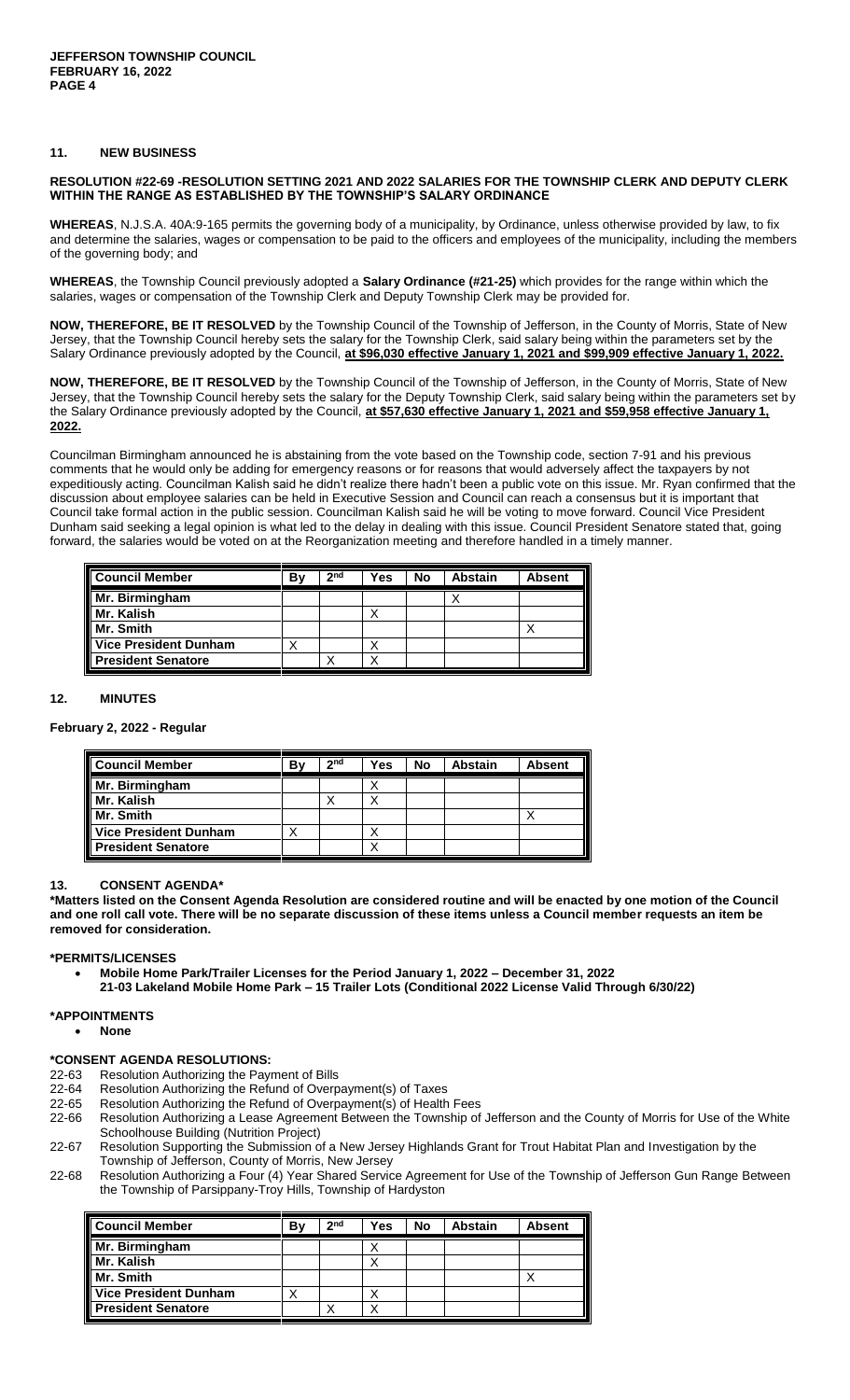## **14. PUBLIC COMMENT**

Council President Senatore opened the public comment portion of the meeting with the consent of the members present and asked speakers to state their name and address for the record.

#### Donna Vander Ploegh – 14 Crystal Road

Ms. Vander Ploegh said that in 2017 the previous Tax Assessor's salary was high that she and her husband had tried to get the salary Ordinance changed. She said the Tax Assessor's increases were very high, plus the Township was allowing him to work in other districts. She stated her opinion that Ms. Reilly did not deserve her raise.

Council Vice President Dunham explained that the previous Tax Assessor was also functioning as the Technology person and at the time combining these positions seemed like the prudent thing to do. He said the new Administration has changed this and the Township now has a part-time Tax Assessor and full-time Technology person and he's glad of that because of all the hackers and scams. Mayor Wilsusen said the Township's insurance rates continue to increase because of cyberattacks. Council President Senatore said that the Administration has placed all employees on some type of salary guide and Council was making sure that the Clerk's Office was on the salary guide also, so Council has just done something positive. She stated that Ms. Reilly does a very good job for the Council.

With no one else wishing to be heard, Council President Senatore closed the public comment portion of the meeting.

**\_\_\_\_\_\_\_\_\_\_\_\_\_\_\_\_\_\_\_\_\_\_\_\_\_\_\_\_ \_\_\_\_\_\_\_\_\_\_\_\_\_\_\_\_\_\_\_\_\_\_\_\_\_\_\_\_\_\_\_\_\_\_\_\_\_\_\_\_\_\_\_**

#### **15. EXECUTIVE SESSION**

There was no Executive Session listed on the agenda for February 16, 2022.

#### **16. ADJOURNMENT AT 8:16 PM**

Motion made by Council Vice President Dunham, second by Councilman Kalish to adjourn the meeting at 8:16 pm, with all members in favor signifying by "Aye."

**February 16, 2022**

**Michele Reilly, RMC, Township Clerk Melissa Senatore, Council President** 

# **CONSENT AGENDA RESOLUTION #22-63**

**\_\_\_\_\_\_\_\_\_\_\_\_\_\_\_\_\_\_\_\_\_\_\_\_\_\_\_\_\_\_\_\_\_\_\_\_\_\_\_\_\_\_\_\_\_\_\_\_\_\_\_\_\_\_\_\_\_\_\_\_\_\_\_\_\_\_\_\_\_\_\_\_\_\_\_\_\_\_\_\_\_\_\_\_\_\_\_\_\_\_\_\_\_\_\_\_\_\_\_\_\_\_\_\_\_**

#### **"RESOLUTION AUTHORIZING THE PAYMENT OF BILLS"**

**WHEREAS**, the Business Administrator has reviewed and approved purchase orders requested by the Township Department Heads; and

**WHEREAS,** the Finance Office has certified that funds are available in the proper account; and

**WHEREAS**, the Finance Office has approved payment, upon certification from the Township Department Heads that the goods and/or services have been rendered to the Township; and

**WHEREAS**, purchases under State Contract or under Morris County Cooperative Purchasing Agreement were made where applicable.

**NOW, THEREFORE, BE IT RESOLVED** by the Township Council of the Township of Jefferson, County of Morris, State of New Jersey, that the current bills, dated **February 16, 2022** and on file and available for public inspection in the Office of the Treasurer and approved by him/her for payment, be paid.

#### **CONSENT AGENDA RESOLUTION #22-64**

\_\_\_\_\_\_\_\_\_\_\_\_\_\_\_\_\_\_\_\_\_\_\_\_\_\_\_\_\_\_\_\_\_\_\_\_\_\_\_\_\_\_\_\_\_\_\_\_\_\_\_\_\_\_\_\_\_\_\_\_\_\_\_\_\_\_\_\_\_\_\_\_\_\_\_\_\_\_\_\_\_\_\_\_\_\_\_\_\_\_\_\_\_\_\_\_\_\_\_\_\_\_\_\_\_\_

#### **"RESOLUTION AUTHORIZING THE REFUND OF OVERPAYMENT(S) OF TAXES"**

**WHEREAS,** there appears on the tax records overpayment(s) as shown below; and

**WHEREAS,** said overpayment(s) were created by the reasons indicated; and

**WHEREAS,** the Collector of Taxes recommends the refund(s) of such overpayment(s).

**NOW, THEREFORE, BE IT RESOLVED** by the Township Council of the Township of Jefferson, County of Morris, State of New Jersey, that the proper officers are hereby authorized and directed to issue checks to refund such overpayment(s) as hereafter shown below:

|                                               |                                   | <b>CODE OF REASONS</b>                                      |                                                      |
|-----------------------------------------------|-----------------------------------|-------------------------------------------------------------|------------------------------------------------------|
| 1. Incorrect Payment                          | 2. Adjustment of Assessment       | 3. Homestead Rebate                                         | 5. Third Party Lien<br>4. Overbilled                 |
| 6. Duplicate Payment<br>10. Return of Premium | 7. Exempt<br>11. New Jersey Saver | 8. County/State Board Appeal<br>12. Return of Recording Fee | 9. Overpayment<br>13. Vets, Senior Citizen Deduction |
|                                               |                                   |                                                             |                                                      |

| <b>BLOCK</b> | <b>LOT</b> | <b>NAME</b>                | <b>AMOUNT</b> | <b>CODE</b> | <b>YEAR</b> |
|--------------|------------|----------------------------|---------------|-------------|-------------|
|              |            | <b>CORELOGIC</b>           | \$9,059.92    | 6           | 2022        |
|              |            | B233 L29.25 - \$1,998.76   |               |             |             |
|              |            | $-$ \$1,102.24<br>B248 L3  |               |             |             |
|              |            | $-$ \$2,332.30<br>B432 L21 |               |             |             |
|              |            | B477 L12.09 - \$3.626.62   |               |             |             |
| 249          | 3.10       | <b>ENSURE TITLE</b>        | \$5,907.92    | 6           | 2022        |
| 302          | 47         | <b>ANTHONY WAYNE TITLE</b> | \$1,759.53    | 6           | 2022        |
| 445          | 6.33       | TITLE ON DEMAND            | \$2,539.05    | 6           | 2022        |
| 447          | 13         | NO. BERGEN TITLE           | \$2,504.13    | 6           | 2022        |
|              |            |                            |               |             |             |
|              |            | <b>TOTAL:</b>              | \$21,770.55   |             |             |

\_\_\_\_\_\_\_\_\_\_\_\_\_\_\_\_\_\_\_\_\_\_\_\_\_\_\_\_\_\_\_\_\_\_\_\_\_\_\_\_\_\_\_\_\_\_\_\_\_\_\_\_\_\_\_\_\_\_\_\_\_\_\_\_\_\_\_\_\_\_\_\_\_\_\_\_\_\_\_\_\_\_\_\_\_\_\_\_\_\_\_\_\_\_\_\_\_\_\_\_\_\_\_\_\_\_\_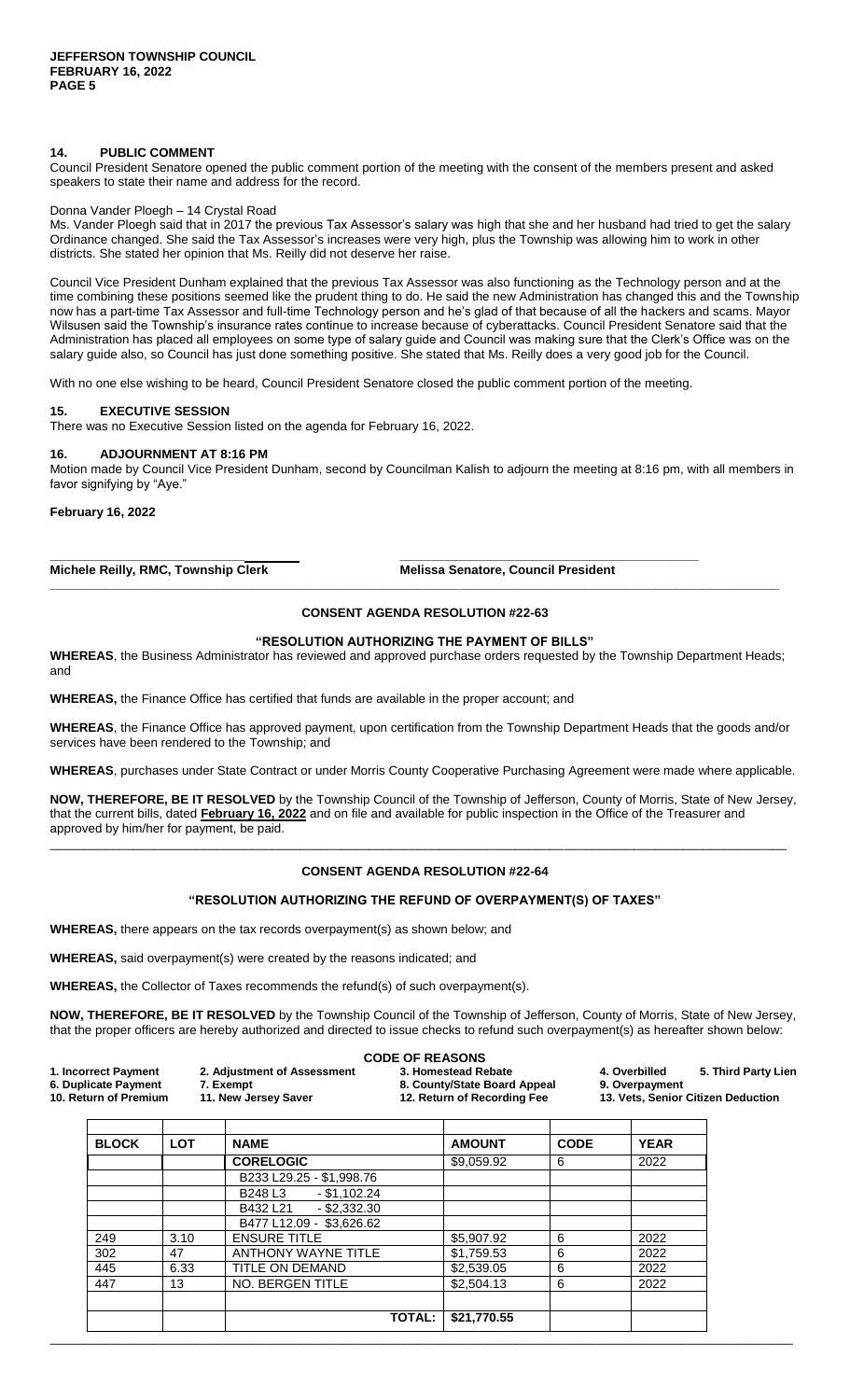#### **CONSENT AGENDA RESOLUTION #22-65**

#### **"RESOLUTION AUTHORIZNG THE REFUND OF OVERPAYMENT(S) OF HEALTH FEES"**

**WHEREAS,** there appears on the Health Department records overpayment(s) as shown below; and

**WHEREAS,** said overpayment(s) were created by the reasons indicated; and

**WHEREAS,** the Recreation Department recommends the refund(s) of such overpayment(s).

**NOW, THEREFORE, BE IT RESOLVED** by the Township Council of the Township of Jefferson, County of Morris, State of New Jersey that the proper officers are hereby authorized and directed to issue checks refund such overpayment(s) as hereafter shown below:

# **CODE OF REASONS**

- 1. Incorrect Payment 2. Duplicate Payment 3. Service not rendered<br>4. Program Cancelled 5. Expelled Participant
- 5. Expelled Participant

| <b>PAYEE</b>                                              | <b>PROGRAM</b>         | <b>AMOUNT</b> | <b>CODE</b> |
|-----------------------------------------------------------|------------------------|---------------|-------------|
| Steve Haggett<br>10 Grandview Ave.<br>Stockholm, NJ 07460 | PSA screening 10/30/22 | 30.00         | 3           |
|                                                           | <b>Total Refunds:</b>  | 30.00         |             |
|                                                           |                        |               |             |

#### **CONSENT AGENDA RESOLUTION #22-66**

\_\_\_\_\_\_\_\_\_\_\_\_\_\_\_\_\_\_\_\_\_\_\_\_\_\_\_\_\_\_\_\_\_\_\_\_\_\_\_\_\_\_\_\_\_\_\_\_\_\_\_\_\_\_\_\_\_\_\_\_\_\_\_\_\_\_\_\_\_\_\_\_\_\_\_\_\_\_\_\_\_\_\_\_\_\_\_\_\_\_\_\_\_\_\_\_\_\_\_\_\_\_\_\_

#### **"RESOLUTION AUTHORIZING A LEASE AGREEMENT BETWEEN THE TOWNSHIP OF JEFFERSON AND THE COUNTY OF MORRIS FOR USE OF THE WHITE SCHOOLHOUSE BUILDING (NUTRITION PROJECT)"**

**WHEREAS**, the Township of Jefferson (Landlord) maintains the White Schoolhouse Building (facility) at 54 Schoolhouse Road; and

**WHEREAS**, the County of Morris (Tenant) wishes to utilize the facility for the purpose of operating a Nutrition Project three (3) days per week; and

**WHEREAS**, the Township Attorney has reviewed the Lease Agreement authorizing the Tenant (Department of Human Services) to use a portion of said facility, more specifically the approximately two thousand (2,000) square foot Community Room plus associated kitchen space and equipment, rest rooms, office space, and storage closets as may be assigned by the Landlord; and

**WHEREAS,** the Township is desirous of approving said Lease Agreement for the term starting January 1, 2022 and ending December 31, 2022.

**NOW, THEREFORE, BE IT RESOLVED** by the Township Council of the Township of Jefferson, County of Morris, State of New Jersey that the Lease Agreement attached hereto between the Tenant and Landlord is hereby approved, and that the Township Administrator is hereby authorized to execute this Lease Agreement on behalf of the Township.

# \_\_\_\_\_\_\_\_\_\_\_\_\_\_\_\_\_\_\_\_\_\_\_\_\_\_\_\_\_\_\_\_\_\_\_\_\_\_\_\_\_\_\_\_\_\_\_\_\_\_\_\_\_\_\_\_\_\_\_\_\_\_\_\_\_\_\_\_\_\_\_\_\_\_\_\_\_\_\_\_\_\_\_\_\_\_\_\_\_\_\_\_\_\_\_\_\_\_\_\_\_\_\_\_ **CONSENT AGENDA RESOLUTION #22-67**

#### **"RESOLUTION SUPPORTING THE SUBMISSION OF A NEW JERSEY HIGHLANDS GRANT FOR TROUT HABITAT PLAN AND INVESTIGATION BY THE TOWNSHIP OF JEFFERSON, COUNTY OF MORRIS, NEW JERSEY"**

**WHEREAS**, Lake Hopatcong (hereafter known as the Lake) is a popular pubic accessible, recreational waterbody located in the Township of Jefferson, Morris County, New Jersey as well as three other municipalities; and

**WHEREAS,** the Lake offers a variety of recreational amenities to the residents of the Township of Jefferson and three other municipalities as well as the public; and

**WHEREAS,** one of these amenities includes healthy and viable trout fishery; and

**WHEREAS,** The Township of Jefferson would like to work with the Lake Hopatcong Commission, the Lake Hopatcong Foundation and the other municipalities to better understand how larger fish can better survive seasonal stresses on the lake's carryover trout habitat; and

**WHEREAS,** the identification of both vertical water column and near-shore trout carryover habitat will aid in the protection and preservation of such habitat; and

**WHEREAS,** linking such potential carryover trout habitat with watershed-based activities will strengthen future requests for funding to further protect the lake again Harmful Algal Blooms (HABS); and

**WHEREAS,** the Township of Jefferson is seeking funds form the New Jersey Highlands Council to initiate this Trout Habitat Plan/Investigation; and

**WHEREAS,** Princeton Hydro worked with various stakeholders to develop a proposed Scope of Work to submit a grant application the New Jersey Highlands Council at no charge to the Township; and